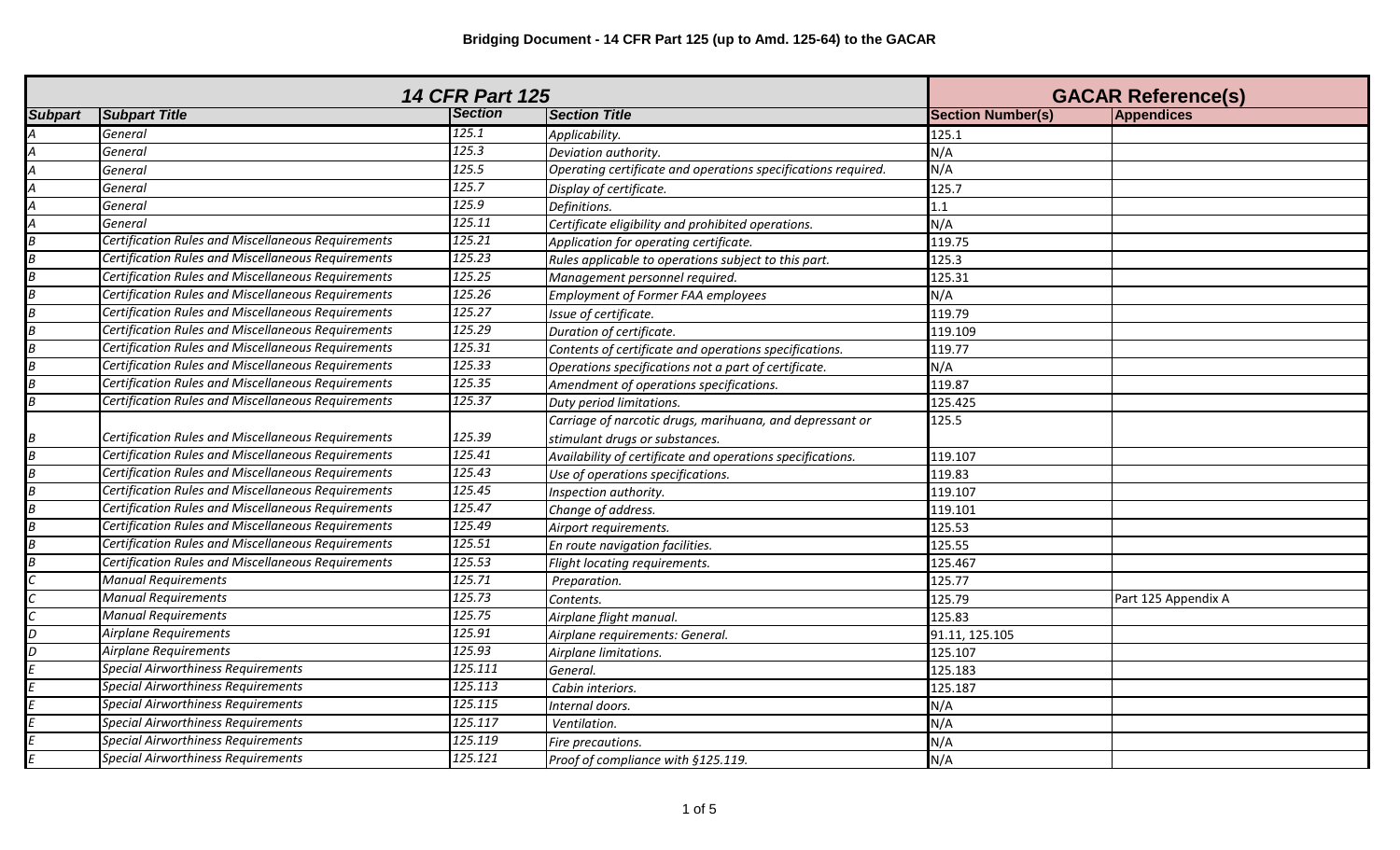| <b>14 CFR Part 125</b> |                                           |         | <b>GACAR Reference(s)</b>                              |                          |                   |
|------------------------|-------------------------------------------|---------|--------------------------------------------------------|--------------------------|-------------------|
| <b>Subpart</b>         | <b>Subpart Title</b>                      | Section | <b>Section Title</b>                                   | <b>Section Number(s)</b> | <b>Appendices</b> |
|                        | <b>Special Airworthiness Requirements</b> | 125.123 | Propeller deicing fluid.                               | N/A                      |                   |
|                        | <b>Special Airworthiness Requirements</b> | 125.125 | Pressure cross-feed arrangements.                      | N/A                      |                   |
|                        | <b>Special Airworthiness Requirements</b> | 125.127 | Location of fuel tanks.                                | N/A                      |                   |
|                        | <b>Special Airworthiness Requirements</b> | 125.129 | Fuel system lines and fittings.                        | N/A                      |                   |
|                        | <b>Special Airworthiness Requirements</b> | 125.131 | Fuel lines and fittings in designated fire zones.      | N/A                      |                   |
|                        | <b>Special Airworthiness Requirements</b> | 125.133 | Fuel valves.                                           | N/A                      |                   |
|                        | <b>Special Airworthiness Requirements</b> | 125.135 | Oil lines and fittings in designated fire zones.       | N/A                      |                   |
|                        | <b>Special Airworthiness Requirements</b> | 125.137 | Oil valves.                                            | N/A                      |                   |
|                        | <b>Special Airworthiness Requirements</b> | 125.139 | Oil system drains.                                     | N/A                      |                   |
|                        | <b>Special Airworthiness Requirements</b> | 125.141 | Engine breather lines.                                 | N/A                      |                   |
|                        | <b>Special Airworthiness Requirements</b> | 125.143 | Firewalls.                                             | N/A                      |                   |
|                        | <b>Special Airworthiness Requirements</b> | 125.145 | Firewall construction.                                 | N/A                      |                   |
|                        | <b>Special Airworthiness Requirements</b> | 125.147 | Cowling.                                               | N/A                      |                   |
|                        | <b>Special Airworthiness Requirements</b> | 125.149 | Engine accessory section diaphragm.                    | N/A                      |                   |
|                        | <b>Special Airworthiness Requirements</b> | 125.151 | Powerplant fire protection.                            | N/A                      |                   |
|                        | <b>Special Airworthiness Requirements</b> | 125.153 | Flammable fluids.                                      | N/A                      |                   |
|                        | <b>Special Airworthiness Requirements</b> | 125.155 | Shutoff means.                                         | N/A                      |                   |
|                        | <b>Special Airworthiness Requirements</b> | 125.157 | Lines and fittings.                                    | N/A                      |                   |
|                        | <b>Special Airworthiness Requirements</b> | 125.159 | Vent and drain lines.                                  | N/A                      |                   |
|                        | <b>Special Airworthiness Requirements</b> | 125.161 | Fire-extinguishing systems.                            | N/A                      |                   |
|                        | <b>Special Airworthiness Requirements</b> | 125.163 | Fire-extinguishing agents.                             | N/A                      |                   |
|                        | <b>Special Airworthiness Requirements</b> | 125.165 | Extinguishing agent container pressure relief.         | N/A                      |                   |
|                        | <b>Special Airworthiness Requirements</b> | 125.167 | Extinguishing agent container compartment temperature. | N/A                      |                   |
|                        | <b>Special Airworthiness Requirements</b> | 125.169 | Fire-extinguishing system materials.                   | N/A                      |                   |
|                        | <b>Special Airworthiness Requirements</b> | 125.171 | Fire-detector systems.                                 | N/A                      |                   |
|                        | <b>Special Airworthiness Requirements</b> | 125.173 | Fire detectors.                                        | N/A                      |                   |
|                        | <b>Special Airworthiness Requirements</b> | 125.175 | Protection of other airplane components against fire.  | N/A                      |                   |
|                        | <b>Special Airworthiness Requirements</b> | 125.177 | Control of engine rotation.                            | N/A                      |                   |
|                        | <b>Special Airworthiness Requirements</b> | 125.179 | Fuel system independence.                              | N/A                      |                   |
|                        | <b>Special Airworthiness Requirements</b> | 125.181 | Induction system ice prevention.                       | N/A                      |                   |
|                        | <b>Special Airworthiness Requirements</b> | 125.183 | Carriage of cargo in passenger compartments.           | 91.53                    |                   |
|                        | <b>Special Airworthiness Requirements</b> | 125.185 | Carriage of cargo in cargo compartments.               | 91.53                    |                   |
|                        | <b>Special Airworthiness Requirements</b> | 125.187 | Landing gear: Aural warning device.                    | 125.221                  |                   |
|                        | <b>Special Airworthiness Requirements</b> | 125.189 | Demonstration of emergency evacuation procedures.      | 125.189, 125.190         |                   |
|                        | Instrument and Equipment Requirements     | 125.201 | Inoperable instruments and equipment.                  | 125.223                  |                   |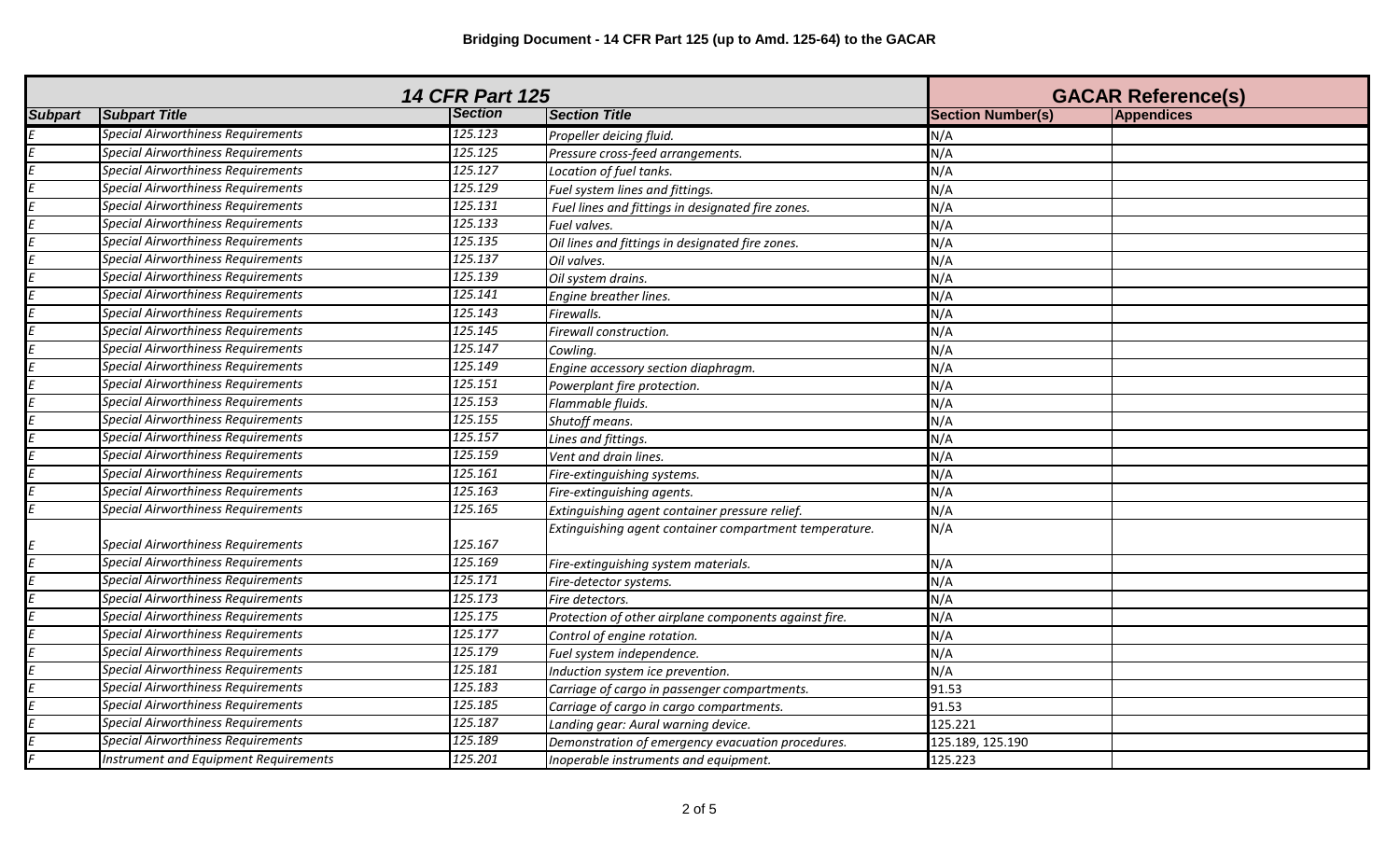| <b>14 CFR Part 125</b> |                                              |                |                                                          | <b>GACAR Reference(s)</b> |                                             |
|------------------------|----------------------------------------------|----------------|----------------------------------------------------------|---------------------------|---------------------------------------------|
| <b>Subpart</b>         | <b>Subpart Title</b>                         | <b>Section</b> | <b>Section Title</b>                                     | <b>Section Number(s)</b>  | <b>Appendices</b>                           |
|                        | Instrument and Equipment Requirements        | 125.203        | Communication and navigation equipment.                  | 125.225                   | Part 91 Appendic C-IX, Part 91 Appendix C-X |
|                        | Instrument and Equipment Requirements        | 125.204        | Portable electronic devices.                             | 91.25                     |                                             |
|                        | <b>Instrument and Equipment Requirements</b> | 125.205        | Equipment requirements: Airplanes under IFR.             | 91.303                    |                                             |
|                        | Instrument and Equipment Requirements        | 125.206        | Pitot heat indication systems.                           | 91.303                    |                                             |
|                        | Instrument and Equipment Requirements        | 125.207        | Emergency equipment requirements                         | 91.303                    |                                             |
|                        | Instrument and Equipment Requirements        | 125.209        | Emergency equipment: Extended overwater operations.      | 91.303                    |                                             |
|                        | Instrument and Equipment Requirements        | 125.211        | Seat and safety belts.                                   | 91.49                     | Part 91 Appendix C-III                      |
|                        | Instrument and Equipment Requirements        | 125.213        | Miscellaneous equipment.                                 | 91.303                    |                                             |
|                        | Instrument and Equipment Requirements        | 125.215        | Operating information required.                          | 91.303                    |                                             |
|                        | <b>Instrument and Equipment Requirements</b> | 125.217        | Passenger information.                                   | 125.227                   |                                             |
|                        | Instrument and Equipment Requirements        | 125.219        | Oxygen for medical use by passengers.                    | 91.225                    |                                             |
|                        | Instrument and Equipment Requirements        | 125.221        | Icing conditions: Operating limitations.                 | 125.465                   |                                             |
|                        | Instrument and Equipment Requirements        | 125.223        | Airborne weather radar equipment requirements.           | 91.227, 91.303            |                                             |
|                        | Instrument and Equipment Requirements        | 125.224        | Collision avoidance system.                              | 91.303                    | Part 91 Appendix C-XI                       |
|                        | Instrument and Equipment Requirements        | 125.225        | Flight data recorders.                                   | 91.233, 125.221           | Part 91 Appendix C-I                        |
|                        | Instrument and Equipment Requirements        | 125.226        | Digital flight data recorders.                           | 91.233, 125.221           | Part 91 Appendix C-I                        |
|                        | Instrument and Equipment Requirements        | 125.227        | Cockpit voice recorders.                                 | 91.233, 125.221           | Part 91 Appendix C-I                        |
|                        | Instrument and Equipment Requirements        | 125.228        | Flight data recorders: filtered data.                    |                           | Part 91 Appendix C-I                        |
| G                      | Maintenance                                  | 125.241        | Applicability.                                           | 125.301                   |                                             |
| G                      | Maintenance                                  | 125.243        | Certificate holder's responsibilities.                   | 125.303                   |                                             |
|                        |                                              |                | Organization required to perform maintenance, preventive | 125.305                   |                                             |
| G                      | Maintenance                                  | 125.245        | maintenance, and alteration.                             |                           |                                             |
| G                      | Maintenance                                  | 125.247        | Inspection programs and maintenance.                     | 125.307, 125.309          |                                             |
| G                      | Maintenance                                  | 125.249        | Maintenance manual requirements.                         | 125.311                   |                                             |
| G                      | Maintenance                                  | 125.251        | Required inspection personnel.                           | 125.313                   |                                             |
|                        | Airmen and Crewmember Requirements           | 125.261        | Airman: Limitations on use of services.                  | 125.333                   |                                             |
|                        | Airmen and Crewmember Requirements           | 125.263        | Composition of flightcrew.                               | 125.335                   |                                             |
|                        | Airmen and Crewmember Requirements           | 125.265        | Flight engineer requirements.                            | 125.337                   |                                             |
|                        | Airmen and Crewmember Requirements           | 125.267        | Flight navigator and long-range navigation equipment.    | N/A                       |                                             |
|                        | Airmen and Crewmember Requirements           | 125.269        | Flight attendants.                                       | 125.339                   |                                             |
|                        | Airmen and Crewmember Requirements           | 125.271        | Emergency and emergency evacuation duties.               | 125.341                   |                                             |
|                        | <b>Flight Crewmember Requirements</b>        | 125.281        | Pilot-in-command qualifications.                         | 125.343                   |                                             |
|                        | <b>Flight Crewmember Requirements</b>        | 125.283        | Second-in-command qualifications.                        | 125.345                   |                                             |
|                        | <b>Flight Crewmember Requirements</b>        | 125.285        | Pilot qualifications: Recent experience.                 | 125.347                   |                                             |
|                        | <b>Flight Crewmember Requirements</b>        | 125.287        | Initial and recurrent pilot testing requirements.        | 125.349                   |                                             |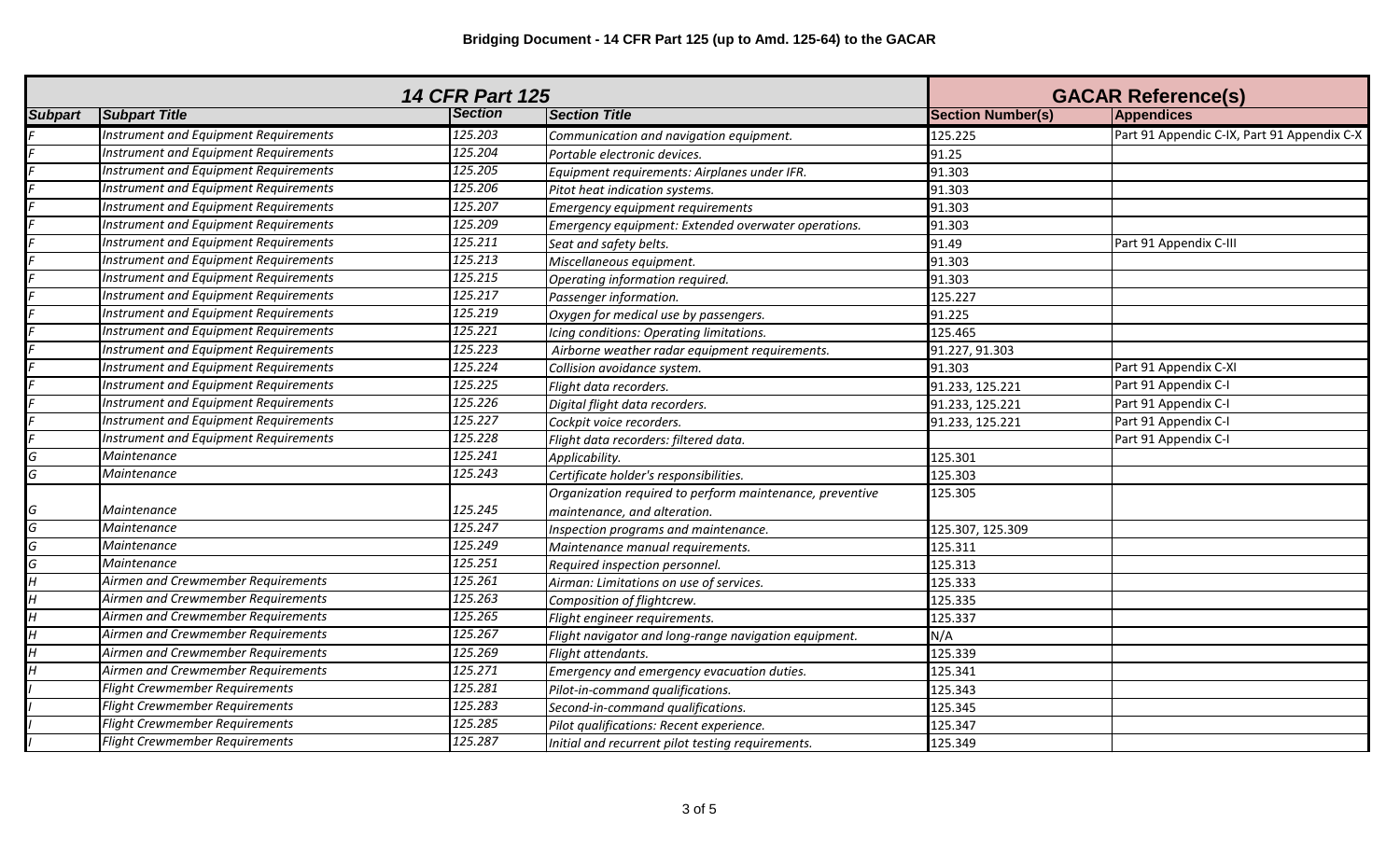| <b>14 CFR Part 125</b> |                                       |                |                                                                                                                              | <b>GACAR Reference(s)</b> |                   |
|------------------------|---------------------------------------|----------------|------------------------------------------------------------------------------------------------------------------------------|---------------------------|-------------------|
| <b>Subpart</b>         | <b>Subpart Title</b>                  | <b>Section</b> | <b>Section Title</b>                                                                                                         | <b>Section Number(s)</b>  | <b>Appendices</b> |
|                        | Flight Crewmember Requirements        | 125.289        | Initial and recurrent flight attendant crewmember testing<br>requirements.                                                   | 125.351                   |                   |
|                        | Flight Crewmember Requirements        | 125.291        | Pilot in command: Instrument proficiency check requirements.                                                                 | 125.353                   |                   |
|                        | <b>Flight Crewmember Requirements</b> | 125.293        | Crewmember: Tests and checks, grace provisions, accepted<br>standards.                                                       | 125.355                   |                   |
|                        | <b>Flight Crewmember Requirements</b> | 125.295        | Check airman authorization: Application and issue.                                                                           | 125.357                   |                   |
|                        | <b>Flight Crewmember Requirements</b> | 125.296        | Training, testing, and checking conducted by training centers:<br>Special rules.                                             | 125.379                   |                   |
|                        | Flight Crewmember Requirements        | 125.297        | Approval of flight simulators and flight training devices.                                                                   | 125.383                   |                   |
|                        | <b>Flight Operations</b>              | 125.311        | Flight crewmembers at controls.                                                                                              | 125.447                   |                   |
|                        | <b>Flight Operations</b>              | 125.313        | Manipulation of controls when carrying passengers.                                                                           | 125.449                   |                   |
|                        | <b>Flight Operations</b>              | 125.315        | Admission to flight deck.                                                                                                    | 125.451                   |                   |
|                        | <b>Flight Operations</b>              | 125.317        | Inspector's credentials: Admission to pilots' compartment:<br>Forward observer's seat.                                       | 125.453                   |                   |
|                        | <b>Flight Operations</b>              | 125.319        | Emergencies.                                                                                                                 | 125.455                   |                   |
|                        | <b>Flight Operations</b>              | 125.321        | Reporting potentially hazardous meteorological conditions and<br>irregularities of ground and navigation facilities.         | 91.109, 91.251            |                   |
|                        | <b>Flight Operations</b>              | 125.323        | Reporting mechanical irregularities.                                                                                         | 125.457                   |                   |
|                        | <b>Flight Operations</b>              | 125.325        | Instrument approach procedures and IFR landing minimums.                                                                     | 125.459                   |                   |
|                        | <b>Flight Operations</b>              | 125.327        | Briefing of passengers before flight.                                                                                        | 91.45, 125.461            |                   |
|                        | <b>Flight Operations</b>              | 125.328        | Prohibition on crew interference.                                                                                            | 91.15                     |                   |
|                        | <b>Flight Operations</b>              | 125.329        | Minimum altitudes for use of autopilot.                                                                                      | 91.69                     |                   |
|                        | <b>Flight Operations</b>              | 125.331        | Carriage of persons without compliance with the passenger-<br>carrying provisions of this part.                              | 125.463                   |                   |
|                        | <b>Flight Operations</b>              | 125.333        | Stowage of food, beverage, and passenger service equipment<br>during airplane movement on the surface, takeoff, and landing. | 91.55                     |                   |
|                        | <b>Flight Release Rules</b>           | 125.351        | Flight release authority.                                                                                                    | 125.487                   |                   |
|                        | <b>Flight Release Rules</b>           | 125.353        | Facilities and services.                                                                                                     | 125.493                   |                   |
|                        | <b>Flight Release Rules</b>           | 125.355        | Airplane equipment.                                                                                                          | 125.489                   |                   |
|                        | <b>Flight Release Rules</b>           | 125.357        | Communication and navigation facilities.                                                                                     | 125.491                   |                   |
|                        | <b>Flight Release Rules</b>           | 125.359        | Flight release under VFR.                                                                                                    | 125.495                   |                   |
|                        | <b>Flight Release Rules</b>           | 125.361        | Flight release under IFR or over-the-top.                                                                                    | 125.497                   |                   |
|                        | <b>Flight Release Rules</b>           | 125.363        | Flight release over water.                                                                                                   | 125.499                   |                   |
|                        | <b>Flight Release Rules</b>           | 125.365        | Alternate airport for departure.                                                                                             | 125.501                   |                   |